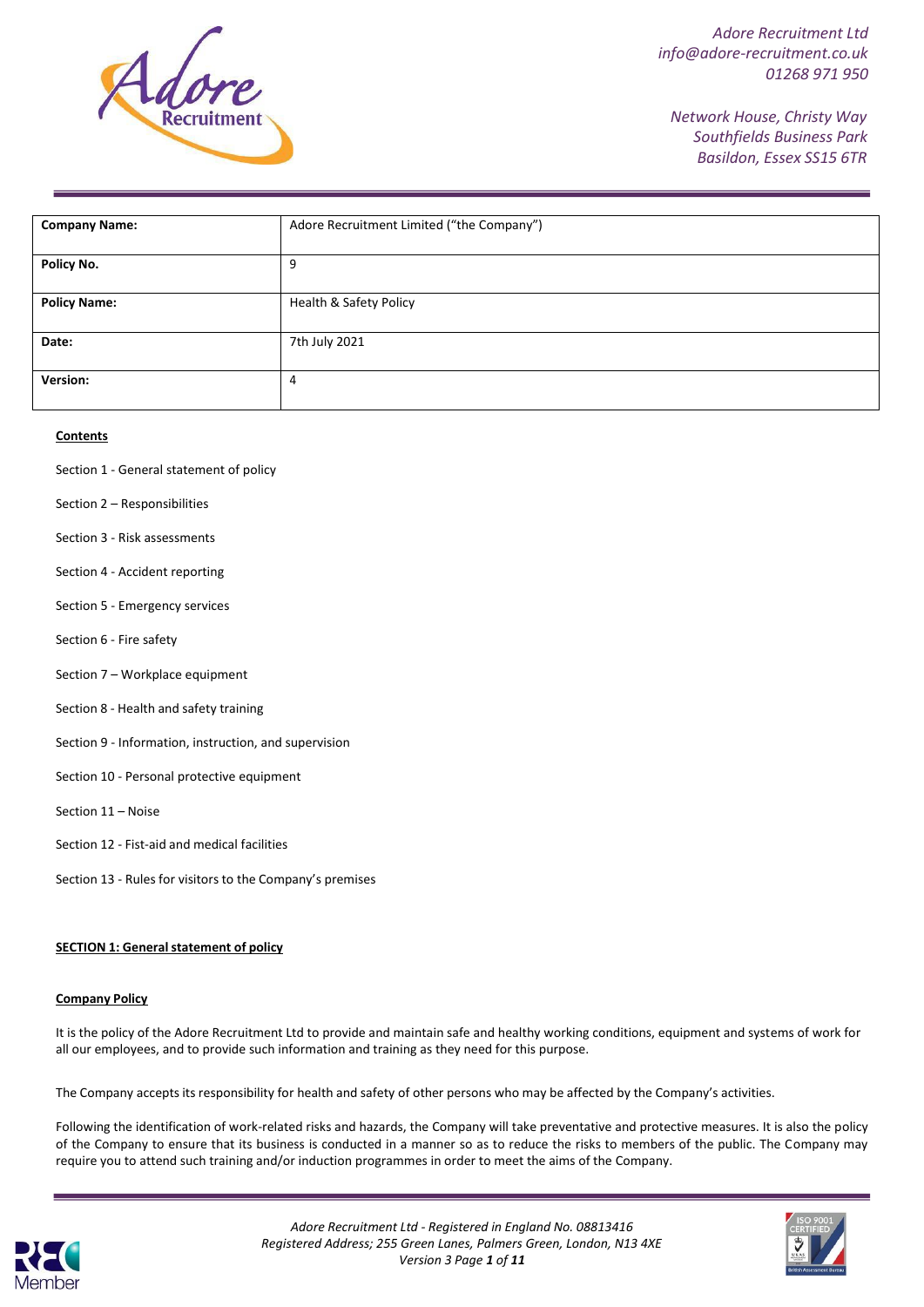

*Network House, Christy Way Southfields Business Park Basildon, Essex SS15 6TR*

The allocation of duties for safety matters, the identity of competent persons appointed with particular responsibilities, and the arrangements made to implement this policy are set out in this policy and in associated health and safety records.

This policy will be kept up to date, to reflect changes in the nature and size of the Company. To ensure this, the policy and its effectiveness will be reviewed annually.

#### *Company's responsibilities*

It is the duty of management to:

- provide and maintain systems of work that are safe and without risk to health;
- ensure safety and the absence of risks to health in connection with handling of equipment, storage and transport;
- provide information, instruction, training and supervision;
- maintain all places of work in a safe condition;
- provide and maintain a safe working environment.

#### *Your responsibilities*

All employees and workers have a duty in law to act responsibly and to take reasonable care for the health and safety at work of both themselves and their colleagues. This duty can be carried out by:

- working safely and efficiently;
- using any protective equipment provided and meeting statutory obligations;
- adhering to the Company procedures for securing a safe workplace. Individuals will be nominated to undertake health and safety duties as required.
- reporting incidents that have led to injury or damage;

All such incidents must be recorded and reported to Michelle Aldridge, Chief Financial & Operating Officer or Samantha Clark, Director via email to [michelle.aldridge@adore-recruitment.co.uk o](mailto:michelle.aldridge@adore-recruitment.co.uk)[r sam.clark@adore-recruitment.co.uk. A](mailto:sam.clark@adore-recruitment.co.uk)ny failure to adhere to this policy and the procedures set out in it will be considered a serious disciplinary offence and is one which may lead to dismissal in line with Adore Recruitment's Grievance and Disciplinary Policy.

#### Security

If you are responsible for setting the alarm, failure to set the alarm may result in disciplinary action being taken.

#### Fire & Emergency

You must observe the evacuation procedures laid down in the event of a fire or any other emergency situation. You must be aware of the location of the emergency exits, assembly points and first aid kit. Procedures to be carried out in the event of a fire or emergency will be found on the notice board in the main office.



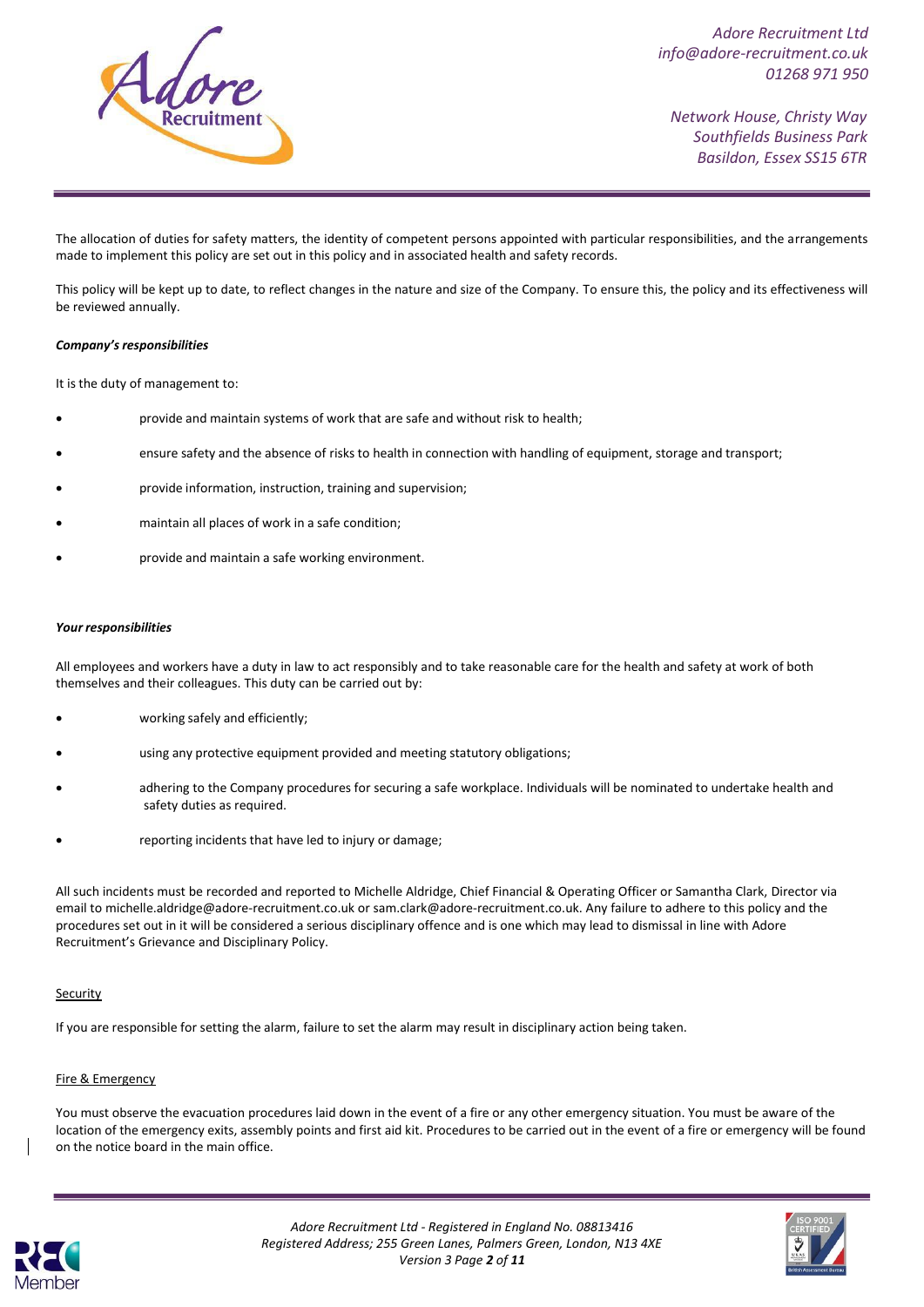

*Network House, Christy Way Southfields Business Park Basildon, Essex SS15 6TR*

#### SECTION 2: Responsibilities

Ultimate responsibility for health and safety rests with the Director, with delegation of duty to Michelle Aldridge, Chief Financial & Operating Officer. Those named must be fully aware of their duties, details of which should be included in their job description.

#### **1. Overall and final responsibility within the Company rests with:**

Name: Samantha Clark Status: Director Telephone: 01268 971950 Email: [sam.clark@adore-recruitment.co.uk](mailto:sam.clark@adore-recruitment.co.uk)

2. Person responsible for ensuring this health and safety policy is put into practice on a day-to-day basis is:

Name[: Michelle.aldridge@adore-recruitment.co.uk](mailto:Michelle.aldridge@adore-recruitment.co.uk) Status: Chief Financial & Operating Officer Telephone: 01268 971950 Email: [michelle@adore-recruitment.co.uk](mailto:michelle@adore-recruitment.co.uk)

#### **3. In the absence of the person named in 2 (above), s/he will be deputised by:** Name: Samantha Clark

Status: Director Telephone: 01268 971950 Email: [sam.clark@adore-recruitment.co.uk](mailto:sam.clark@adore-recruitment.co.uk)

#### **4. In the event of accidents and dangerous occurrences, such incidents should be reported to:**

Name[: Michelle.aldridge@adore-recruitment.co.uk](mailto:Michelle.aldridge@adore-recruitment.co.uk) Status: Chief Financial & Operating Officer Telephone: 01268 971950 Email: [michelle@adore-recruitment.co.uk](mailto:michelle@adore-recruitment.co.uk)

#### **Section 3: Risk assessments**

#### **1. Risk assessments will be undertaken by:** Name[: Michelle.aldridge@adore-recruitment.co.uk](mailto:Michelle.aldridge@adore-recruitment.co.uk) Status: Chief Financial & Operating Officer Telephone: 01268 971950 Email: [michelle@adore-recruitment.co.uk](mailto:michelle@adore-recruitment.co.uk)

#### **2. The findings of the risk assessments will be reported to:** Name: Samantha Clark Status: Director Telephone: 01268 971950 Email: [sam.clark@adore-recruitment.co.uk](mailto:sam.clark@adore-recruitment.co.uk)

# **3. Action required to remove/control risks will be approved and implemented by:**

Name[: Michelle.aldridge@adore-recruitment.co.uk](mailto:Michelle.aldridge@adore-recruitment.co.uk) Status: Chief Financial & Operating Officer Telephone: 01268 971950 Email: [michelle@adore-recruitment.co.uk](mailto:michelle@adore-recruitment.co.uk)

#### **4. Risk assessments will be reviewed by:**

Name: Samantha Clark Status: Director Telephone: 01268 971950 Email: [sam.clark@adore-recruitment.co.uk](mailto:sam.clark@adore-recruitment.co.uk)





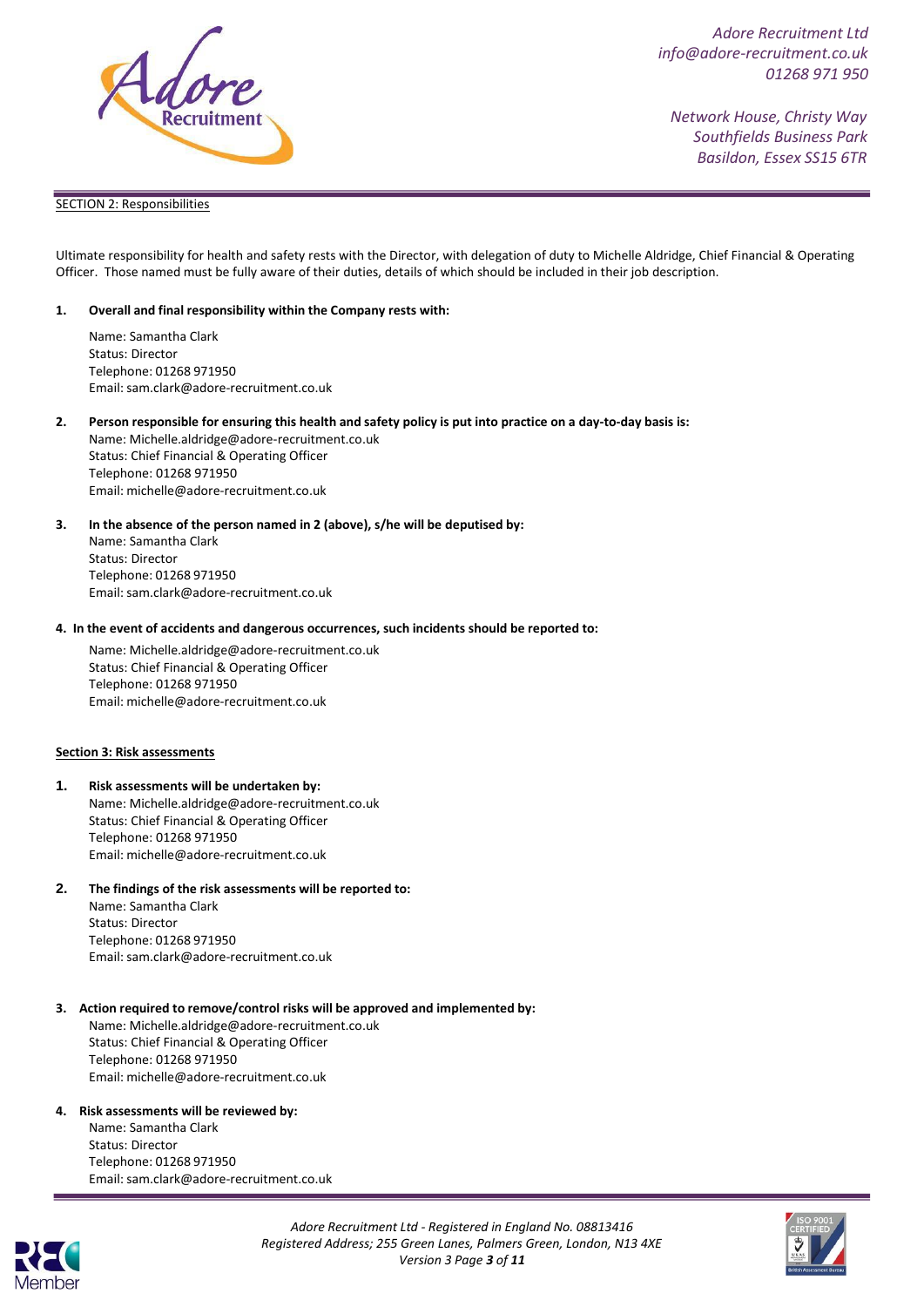

*Network House, Christy Way Southfields Business Park Basildon, Essex SS15 6TR*

#### **SECTION 4: Accident reporting**



#### **SECTION 5: Emergency services**

#### **1 Nearest Hospital with a Casualty Department:** Name: Basildon University Hospital Address: Nethermayne, Basildon, Essex SS16 5NL Telephone Number: 01268 524900 / 999 in emergency

**2 5**

#### **Police Station**

Name: Basildon Police Station Address: Great Oaks, Basildon, Essex SS14 1EJ Telephone Number: 01245 491491 / 999 in emergency

**Electricity**

Name: UK Power Networks Address: Fore Hamlet, Ipswich, IP3 8AA Telephone Number:0800 3163105



*Adore Recruitment Ltd - Registered in England No. 08813416 Registered Address; 255 Green Lanes, Palmers Green, London, N13 4XE Version 3 Page 4 of 11*

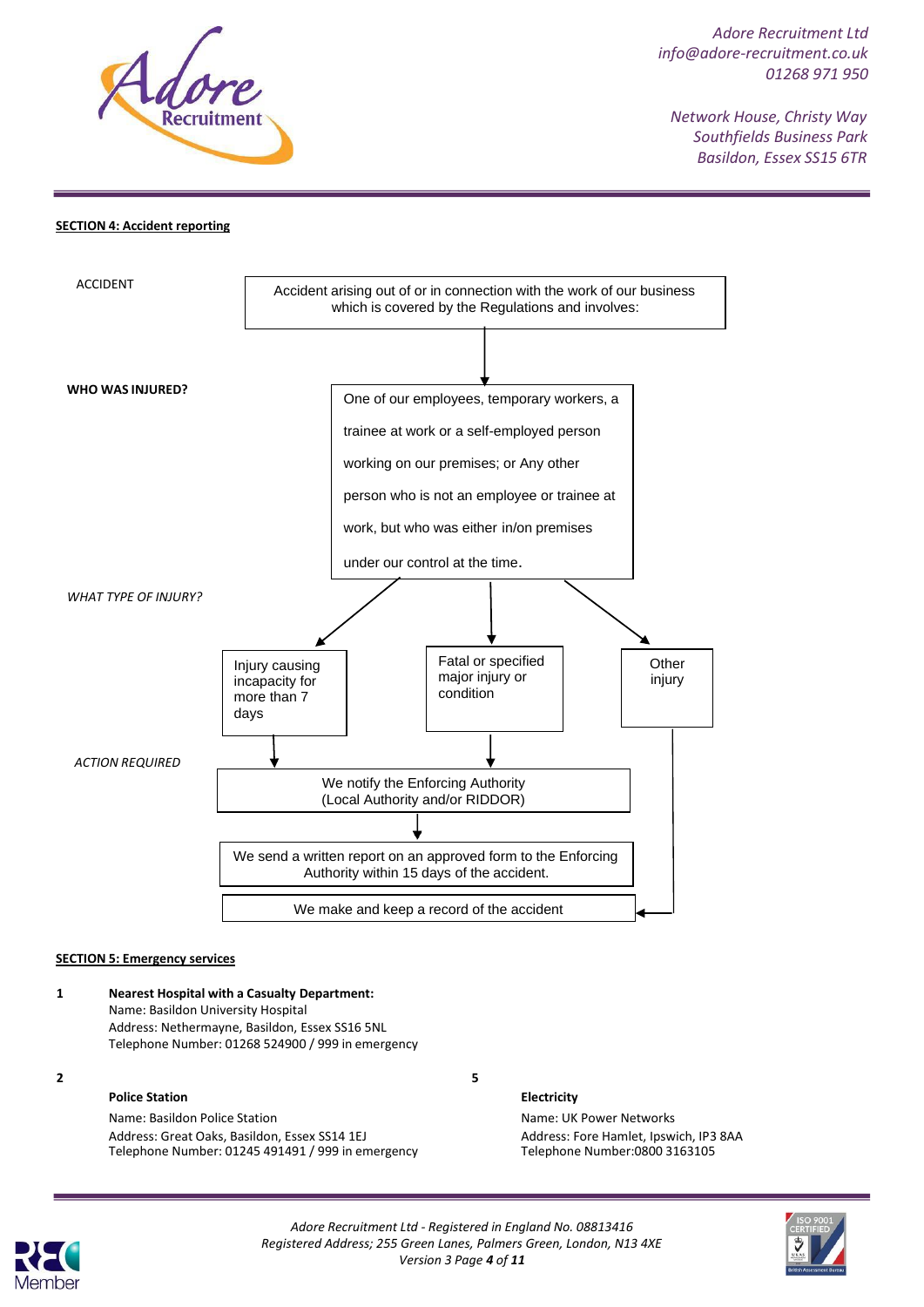

*Network House, Christy Way Southfields Business Park Basildon, Essex SS15 6TR*

**3**

**Fire Station**

Name: Basildon Fire Station Address: Broadmayne, Basildon, Essex, SS14 1EH

Telephone Number: 01376 576700 / 999 in emergency

# **4**

**Gas** Name: National Grid

Address: Warwick Technology Park, Gallows Hill, Warwick CV34 6DA Telephone Number: 0800 111 999

# **Water**

**6**

**7**

Name: Anglian Water Address: PO Box 4994, Lancin BN11 9AL Telephone Number: 0800 771881

**Employer Contact**

Name: Michelle Aldridge Address: Network House, Christy Way, Basildon, Essex SS15 6TR Telephone Number: 01268 971950

#### **SECTION 6: Fire safety**

It is essential that adequate equipment and staff training is provided on this subject.

#### **1. Facilities:**

Escape routes are listed below and included on the building plan in appendix 1.

- 1) Exit through the Main entrance as you would normally leave the building.
- 2) Exit through ESL'S factory via the double doors and follow the yellow taped footway to the nearest Fire exit

Location, type and quantity of fire extinguishers are as follows and shown on the building plan in appendix 1:

- 1) 1 x Foam & 1x CO2 extinguishers on the inside of the entrance to Adore Recruitment Ltd Office
- 2) 1 x Foam & 1 x CO2 extinguishers located inside the main building entrance

Location of Fire Alarms within the Adore Recruit accessible area are as follows and shown on the building plan in appendix 1:

- 1) By the alarm panel in the main entrance area
- 2) Next to the factory door near the ladies' toilets

Fire alarms are: Checked by: Communicate UK Frequency: Annually

Smoke alarms are serviced regularly by Communicate UK including cleaning and testing.

### **2. Fire Safety Training Officers:**

Name: Michelle Aldridge Status: Chief Financial & Operating Officer Telephone: 01268 971950 Email[: michelle.aldridge@adore-recruitment.co.uk](mailto:michelle.aldridge@adore-recruitment.co.uk) Name: Rachel Savage Status: Administrator Telephone: 01268 971950 Email: Rachel.savage[@adore-recruitment.co.u](mailto:Daniel.wells@adore-recruitment.co.uk)k

### **3. Fire Drills are the responsibility of:**

Name: ESL Engineering Limited Status: Building owning company Telephone: 01268 727777 Frequency: Annually as a minimum





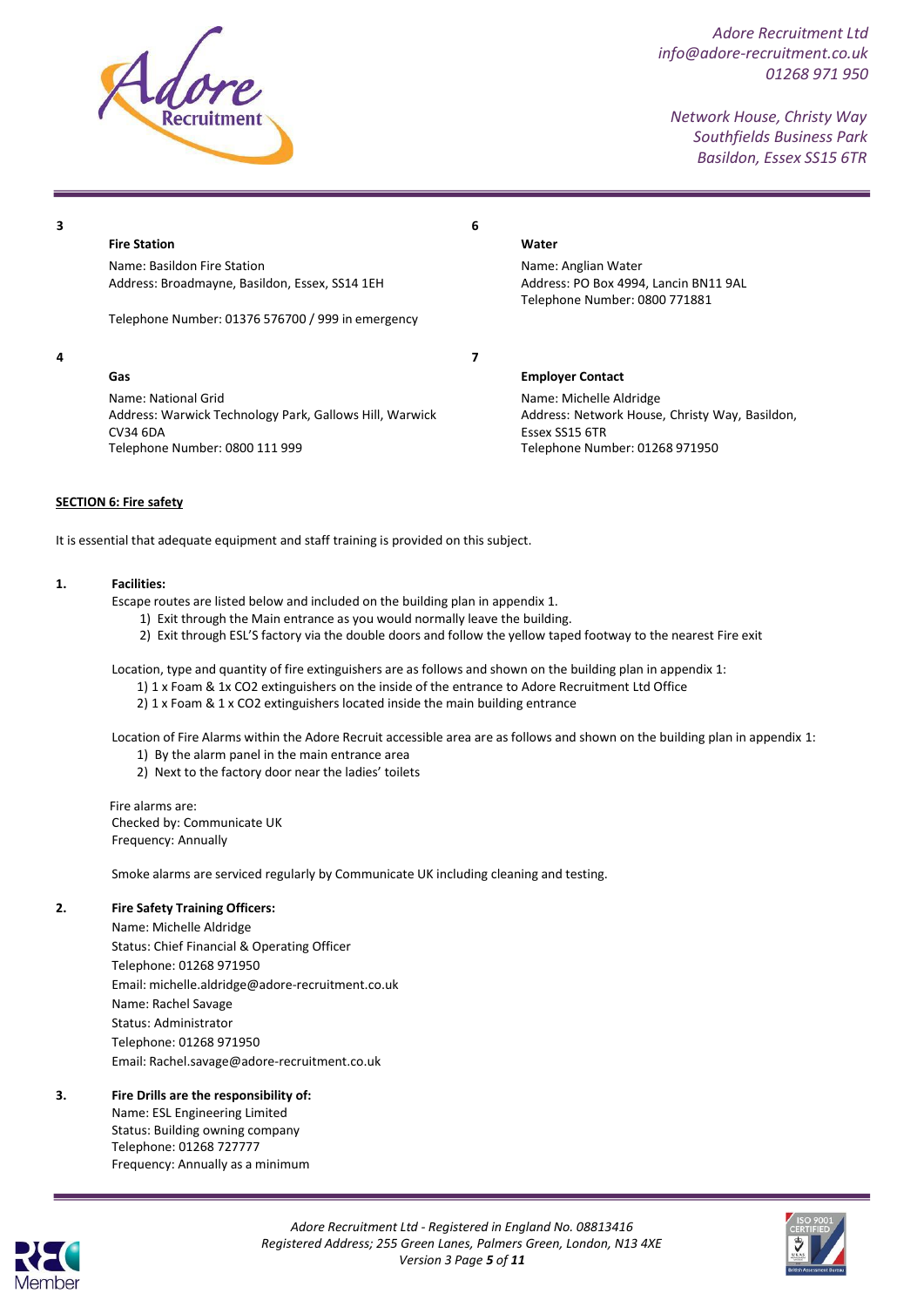

*Network House, Christy Way Southfields Business Park Basildon, Essex SS15 6TR*

#### **4. Fire equipment maintenance company:**

Name: Communicate UK Address: rear of Unit 17, Redhills Road, South Woodham Ferrers, Chelmsford, Essex CM3 5UL Telephone Number: 01245 400044 Email: [info@communicateuk.co.uk](mailto:info@communicateuk.co.uk)

#### **5. Rules/Procedure in the event of a fire:**

- 1) Raise the alarm if not already sounding
- 2) Summon the fire brigade
- 3) Evacuate the building attempts to extinguish the fire should only be made if it is safe to do so
- 4) Assemble at the fire assembly point next to the main gate

#### **SECTION 7: Workplace equipment**

All workplace equipment should be treated with respect and checked regularly

*Responsibility for inspecting all workplace equipment:*

Name: Michelle Aldridge Status: Chief Financial & Operating Officer Telephone: 01268 971950 Email: [michelle.aldridge@adore-recruitment.co.uk](mailto:michelle.aldridge@adore-recruitment.co.uk)

#### *Frequency of Inspections:*

Fixed equipment: Annually/ As required Portable equipment: Annually/ As required Records located at: Finance Office

#### **Companies/Persons responsible for maintenance and repair:**

#### **Computer Hardware:**

Name: RAD Group Status: IT Contractor Telephone number: 01245 893004 Email: [info@rad-group.co.uk](mailto:info@rad-group.co.uk)

#### **Fixtures & Fittings:**

Name: Kevin Moody Status: ESL Engineers – Facilities Management Telephone number: 0168 727777 Email: [k.moody@eslengineers.co.uk](mailto:k.moody@eslengineers.co.uk)

#### **Inspection procedure:**

- All items are visually inspected and/or functionally on a regular basis or if concerns are raised.
- Users should periodically check the power supply leads for equipment that they use and report any damage/ concerns.



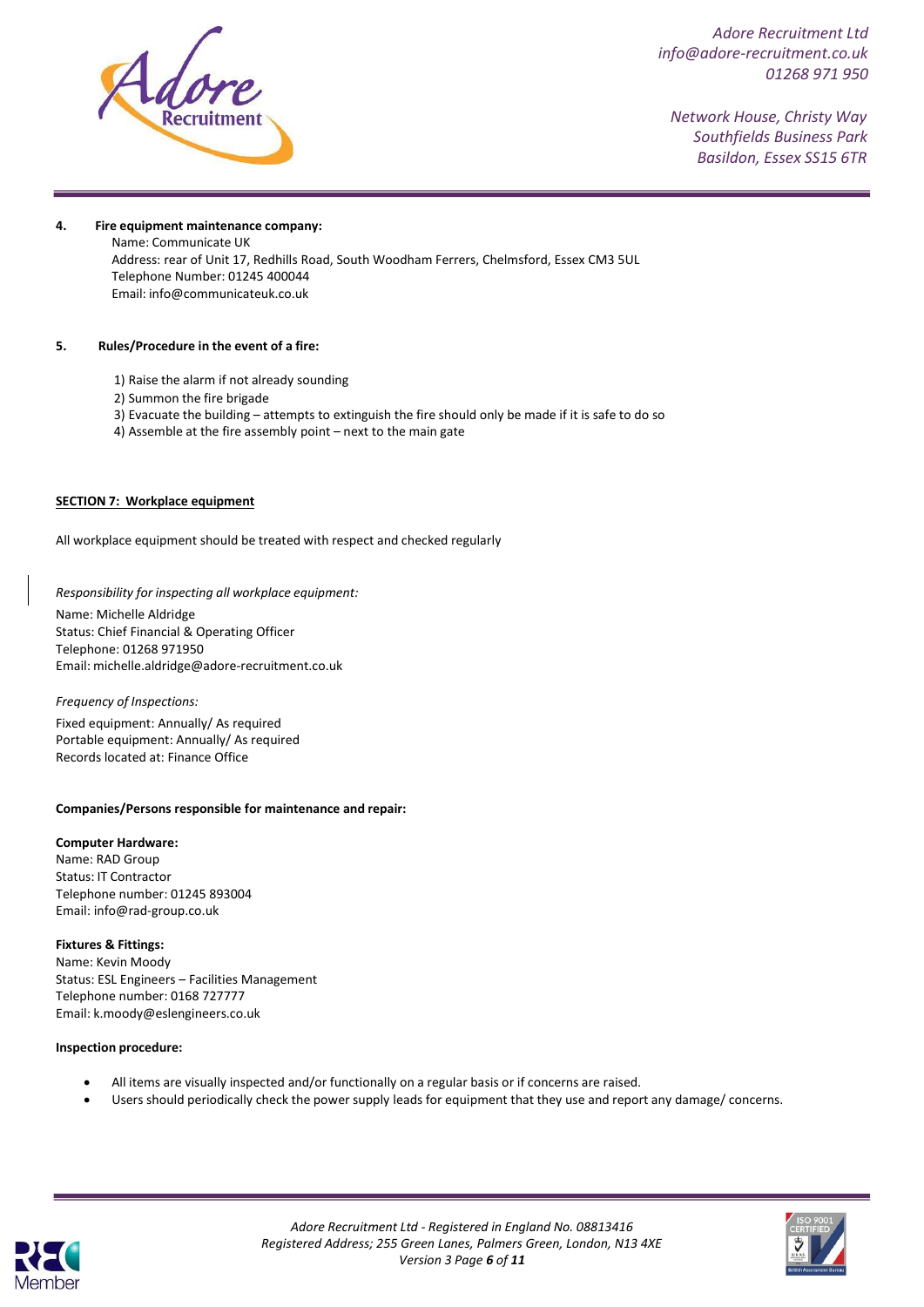

*Network House, Christy Way Southfields Business Park Basildon, Essex SS15 6TR*

#### **General rules governing the safe use of portable electrical equipment:**

- All electrical items are PAT tested annually
- No extension leads should be plugged into another (known as 'daisy chain') leads will be checked to ensure this bi-annually
- Portable heaters MUST NOT be plugged into extension leads, use of these is only permitted if plugged directly into a wall socket
- Ensure damaged/ faulty equipment is identified and removed from use without delay and professionally repaired or disposed of

#### **SECTION 8: Health and safety training**

Good training will ensure that employees are competent to carry out their tasks, thus reducing risk to health and safety.

*Person(s) responsible for health and safety training within the Company*

Name(s): Samantha Clark Status: Director Telephone: 01268 971950

Email[:sam.clark@adore-recruitment.co.uk](mailto:sam.clark@adore-recruitment.co.uk)

Name(s): Michelle Aldridge Status: Chief Financial & Operating Officer Telephone: 01268 971950

Email: [michelle.aldridge@adore-recruitment.co.uk](mailto:michelle.aldridge@adore-recruitment.co.uk)

#### **SECTION 9: Information, instruction, and supervision**

#### **Health and safety information can be found:**

In the Reception area of Adore Recruitment Ltd offices

Where employees or temporary workers work at locations under the control of another employer, health and safety risk assessments may need to be performed by the other employer.

Person(s) responsible for ensuring any necessary risk assessments are carried out by the other employer: Name(s): Samantha Clark Status: Director Telephone: 01268 971950

Email[:sam.clark@adore-recruitment.co.uk](mailto:sam.clark@adore-recruitment.co.uk)

Person(s) responsible for ensuring that all employees and temporary workers, who work at locations under the control of other employers, are given all the health and safety information relevant to the other employer and their assignment (including whether personal protective equipment is required and if so, how it will be supplied):

Name(s): Michelle Aldridge Status: Chief Financial & Operating Officer Telephone: 01268 971950

Email: [michelle.aldridge@adore-recruitment.co.uk](mailto:michelle.aldridge@adore-recruitment.co.uk)



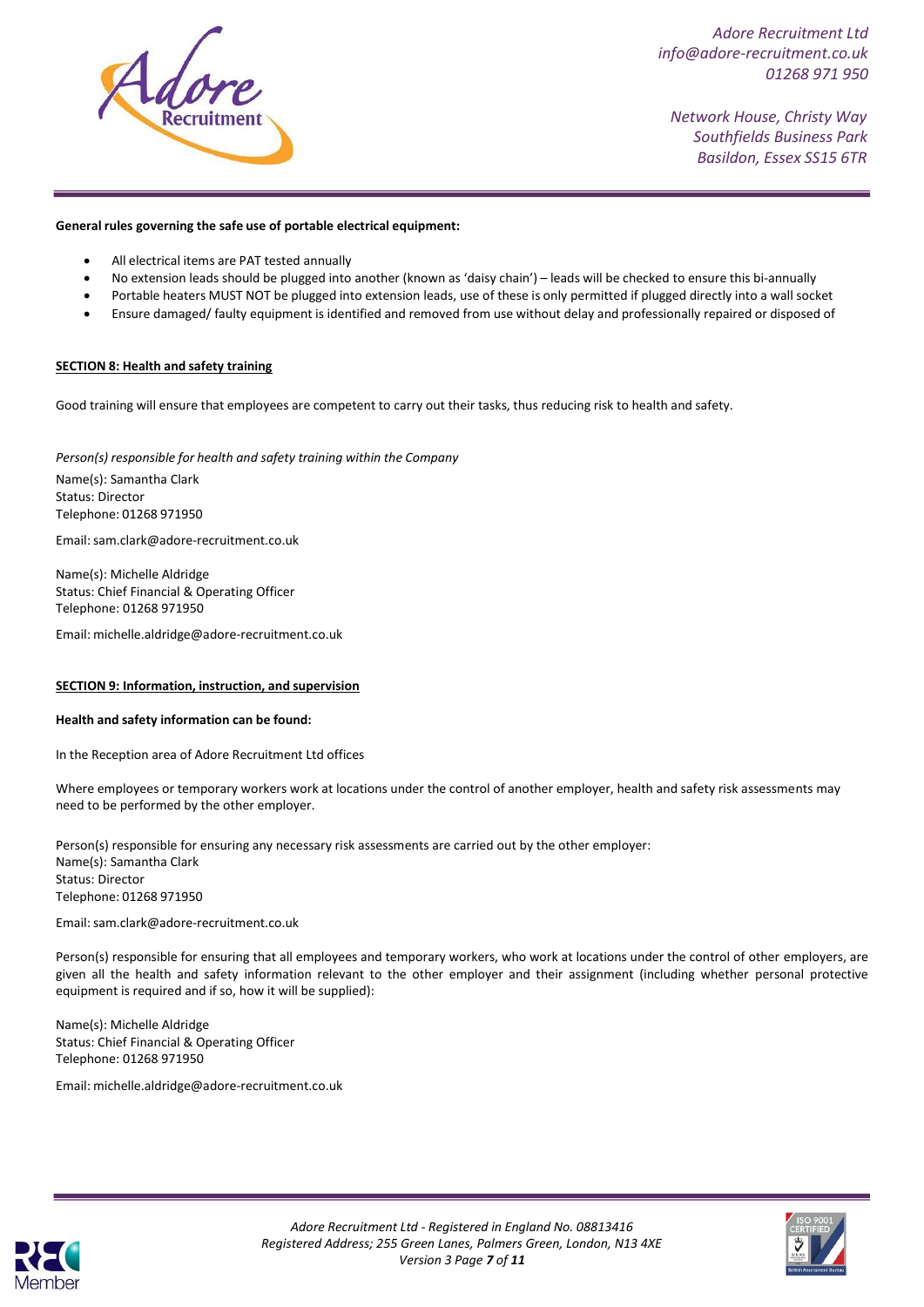

*Network House, Christy Way Southfields Business Park Basildon, Essex SS15 6TR*

#### *Person(s) responsible for ensuring all employees and temporary workers working at location(s) under the control of another employer receive the necessary health and safety training:*

Any training required/ information required over and above that included on the client 's Health & Safety documentation will be proved directly by the client.

#### **SECTION 10: Personal protective equipment**

An employer has a duty to eliminate or control risk as far as is reasonably practicable before resorting to personal protective equipment. However, many tasks require such precautions, in which case persons at risk must be provided with suitable protective equipment.

#### **Person responsible for assessing and issuing PPE**

Name(s): Michelle Aldridge Status: Chief Financial & Operating Officer Telephone: 01268 971950

Email: [michelle.aldridge@adore-recruitment.co.uk](mailto:michelle.aldridge@adore-recruitment.co.uk)

#### **Person responsible for maintenance of PPE**

Name(s): Michelle Aldridge Status: Chief Financial & Operating Officer Telephone: 01268 971950

Email: [michelle.aldridge@adore-recruitment.co.uk](mailto:michelle.aldridge@adore-recruitment.co.uk)

#### **Person responsible for training in the use of PPE**

Any PPE other than that listed below is loaned to the employee by the client and any specific training or understanding will be provided for upon issue.

Safety Boots Hi-Viz Vest Hard Hat (only if specifically required) Goggles (only if specifically required) Gloves (only if specifically required)

#### **SECTION 11: Noise and temperature**

Excessive noise impairs hearing and increases pulse rate, blood pressure and breathing rate. Noise levels will be assessed and any risks prevented. Similarly the temperature inside the premises will be kept at a reasonable level.

#### **Person Responsible for assessing noise and temperature levels:**

Name(s): Michelle Aldridge Status: Chief Financial & Operating Officer Telephone: 01268 971950

Email: [michelle.aldridge@adore-recruitment.co.uk](mailto:michelle.aldridge@adore-recruitment.co.uk)

**Records located at: Finance Office**



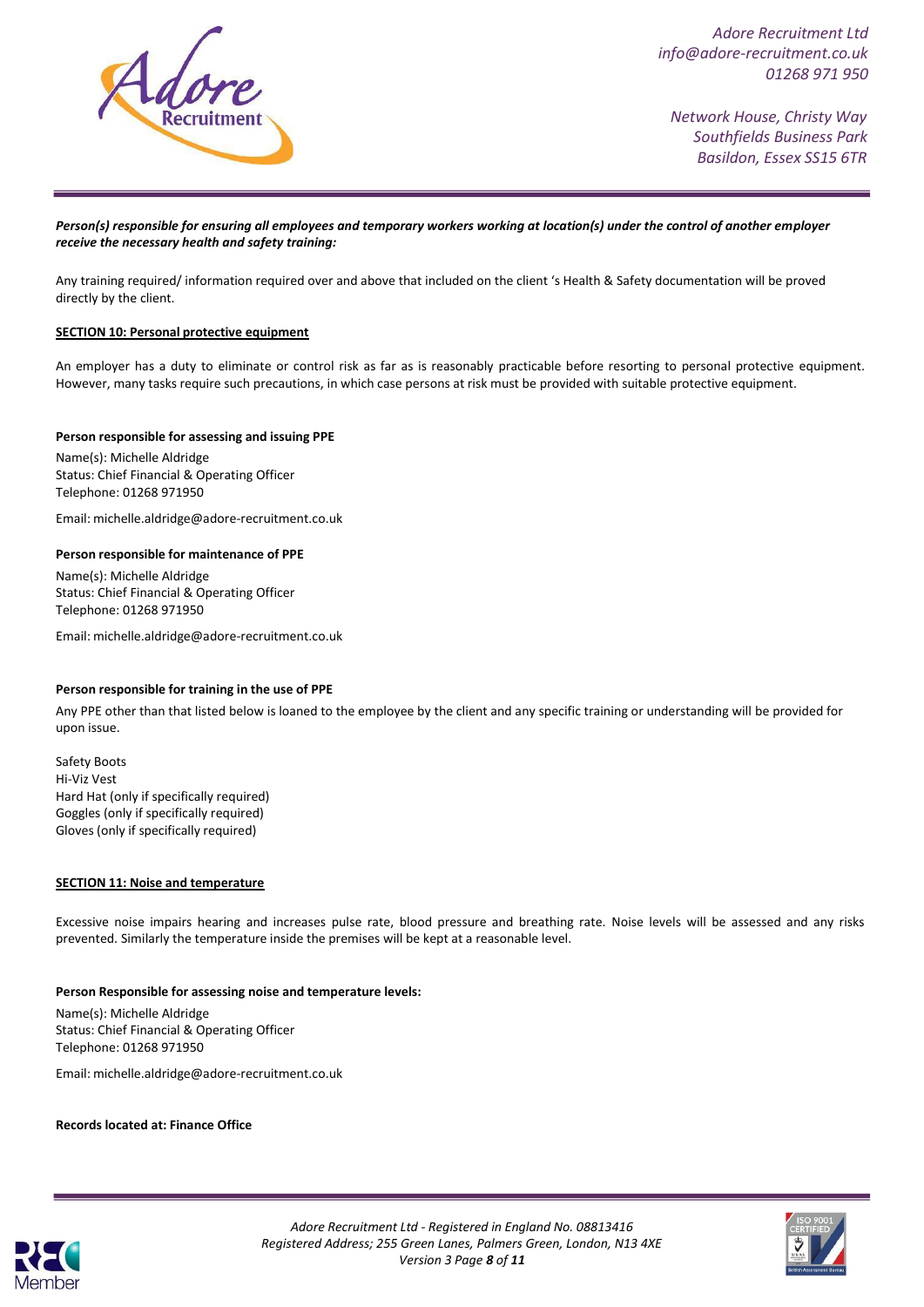

*Network House, Christy Way Southfields Business Park Basildon, Essex SS15 6TR*

## **Section 12: First-aid and medical facilities on the Company's premises** *(See Note 10)*

First Aid requirements must be met for all employees whether they are working at the designated premises or elsewhere. Employees must be made aware of the provision, and records must be kept of treatment administered.

#### **First-Aiders**

Name(s): Michelle Aldridge Status: Chief Financial & Operating Officer Telephone: 01268 971950

Email: [michelle.aldridge@adore-recruitment.co.uk](mailto:michelle.aldridge@adore-recruitment.co.uk)

Name(s): Daniel Wells Status: Senior recruitment Consultant Telephone: 01268 971950

Email: [Daniel.wells@adore-recruitment.co.uk](mailto:Daniel.wells@adore-recruitment.co.uk)

#### **First-Aid Box/First Aid Room is located at:**

The reception/ waiting area – on top of the fridge.

#### **The Accident Book is located at:**

The reception/ waiting area – on top of the fridge.

The following is a guide to the contents of the Company's first-aid box:

| <b>FIRST-AID BOX</b>             |                |  |
|----------------------------------|----------------|--|
| Sterile Gauze (3x3 inch)         | 4              |  |
| Sterile eye pads                 | 2              |  |
| Abdominal/Combine Pad (5x9inch)  | 1              |  |
| Safety Pins                      | 10             |  |
| Triangle Bandage                 | $\overline{2}$ |  |
| Disposable gloves                | $\overline{2}$ |  |
| <b>Scissors</b>                  | $\mathbf{1}$   |  |
| CR Face Mask/ Cover              | 1              |  |
| Light Stick                      | $\mathbf{1}$   |  |
| Saline Wash (15ml)               | $\overline{2}$ |  |
| Tweezers                         | 1              |  |
| Micropore Tape                   | $\mathbf{1}$   |  |
| <b>Instant Cold Compress</b>     | $\overline{2}$ |  |
| Bandage (5cm x 4.5m)             | $\mathbf{1}$   |  |
| Emergency Blanket (82 x 52 inch) | 1              |  |
| Cotton Wool                      | 10pcs          |  |
| <b>Alcohol Wipes</b>             | 30             |  |
| Plasters (various sizes)         | 50             |  |



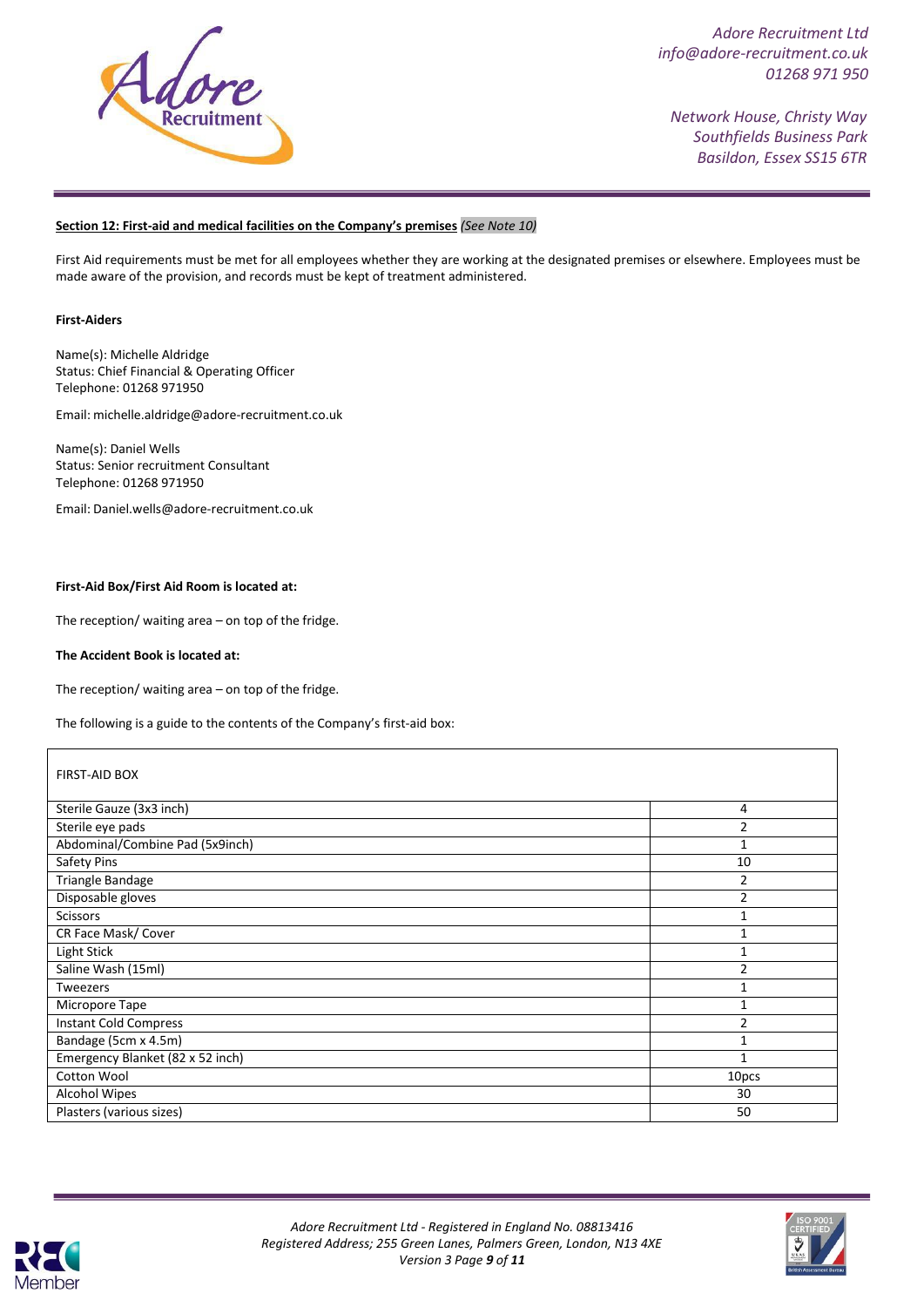

*Network House, Christy Way Southfields Business Park Basildon, Essex SS15 6TR*

#### **SECTION 13: Rules for visitors to the Company's premises**

**The rules are:**

All visitors to the premises must abide by the documented practices and procedures as set out in this company policy.